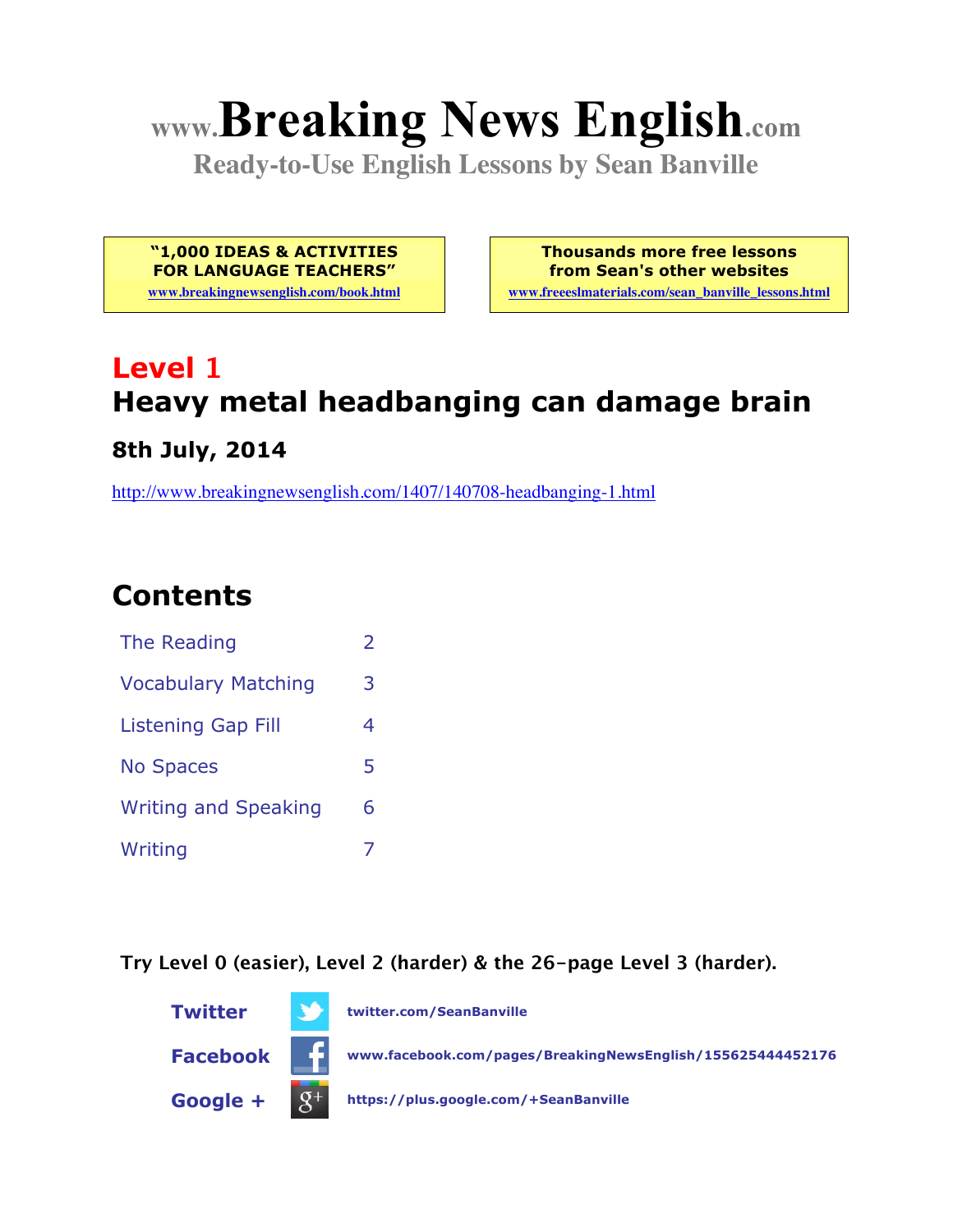### **THE READING**

From http://www.breakingnewsenglish.com/1407/140708-headbanging-1.html

Doctors warned that headbanging could be bad for you. Headbanging is a dance that fans of heavy metal music like. People quickly shake their heads backwards and forwards. Doctors say this could injure the brain. They recently saw a heavy metal fan who had brain damage. He had no history of head injuries and had been headbanging for many years. Doctors said the risk of brain damage from headbanging was low.

The man had bad headaches after going to a concert. He had a brain scan. Doctors found bleeding in his brain. He had an operation to repair it. Doctors made a hole in his brain to release the blood. His headaches disappeared. A doctor said: "The risk of injury is very, very low. If our patient had gone to a classical concert, this would not have happened." He said people should dance and that: "Rock 'n' roll will never die. Heavy metal fans should rock on."

Sources: http://**gulfnews**.com/arts-entertainment/celebrity/hollywood/heavy-metal-can-be-hazardous-toyour-brain-doctors-1.1355980 http://www.**nhs**.uk/news/2014/07July/Pages/Headbanging-could-damage-your-Motorhead.aspx http://www.**medicalnewstoday**.com/articles/279105.php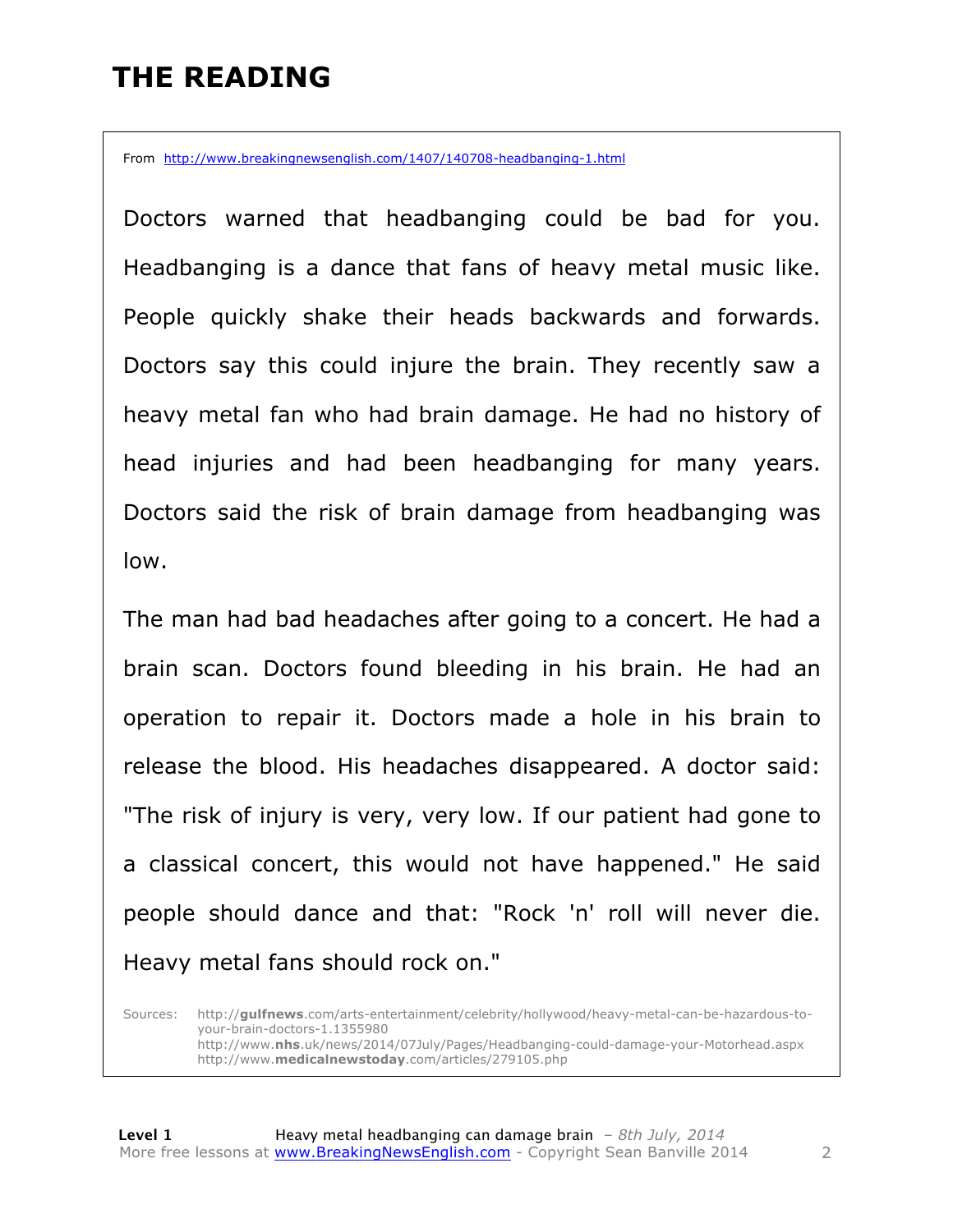# **VOCABULARY MATCHING**

From http://www.breakingnewsenglish.com/1407/140708-headbanging-1.html

#### **PARAGRAPH ONE:**

| 1. | Doctors warned that headbanging could | a. | heavy metal music like |
|----|---------------------------------------|----|------------------------|
| 2  | a dance that fans of                  | b. | many years             |
| 3. | People quickly                        | c. | and forwards           |
| 4. | backwards                             | d. | the brain              |
| 5. | Doctors say this could injure         | e. | be bad for you         |
| 6. | He had no history                     | f. | headbanging was low    |
| 7. | headbanging for                       | g. | shake their heads      |
| 8. | the risk of brain damage from         | h. | of head injuries       |

#### **PARAGRAPH TWO:**

| 1. | The man had bad headaches after  | а. | operation to repair it   |
|----|----------------------------------|----|--------------------------|
| 2  | He had a brain                   | b. | in his brain             |
| 3. | Doctors found bleeding           | c. | disappeared              |
| 4. | He had an                        | d. | scan                     |
| 5. | Doctors made a hole in his brain | е. | going to a concert       |
| 6. | His headaches                    | f. | injury is very, very low |
| 7. | The risk of                      | g. | rock on                  |
| 8. | Heavy metal fans should          | h. | to release the blood     |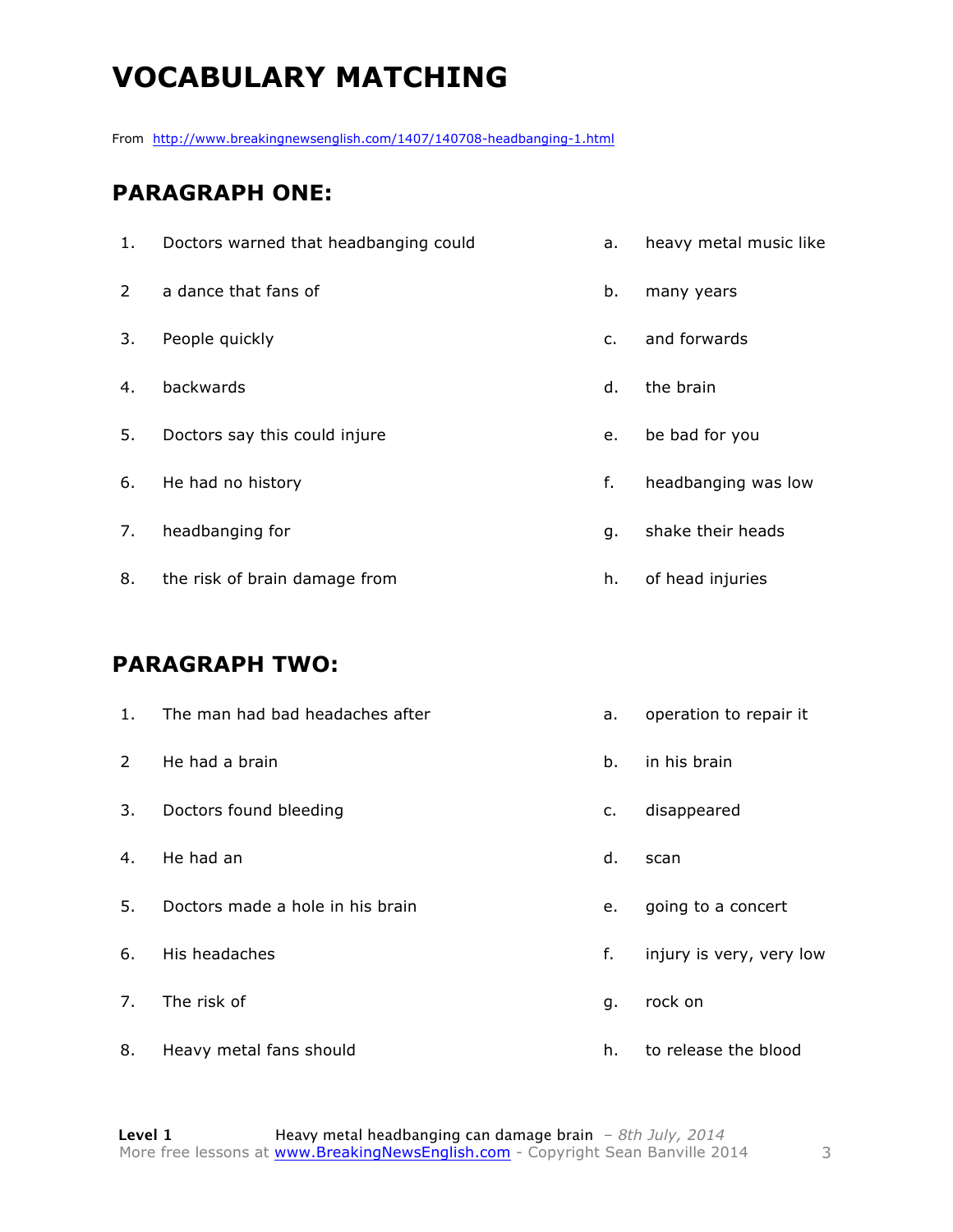### **LISTEN AND FILL IN THE GAPS**

From http://www.breakingnewsenglish.com/1407/140708-headbanging-1.html

| Doctors warned that headbanging (1) ________________________.      |  |  |  |
|--------------------------------------------------------------------|--|--|--|
| Headbanging is (2) __________________________ of heavy metal music |  |  |  |
|                                                                    |  |  |  |
| forwards. Doctors say this could injure the brain. They recently   |  |  |  |
| saw a heavy metal (4) _______________________ damage. He had       |  |  |  |
| no history of (5) ______________________ had been headbanging      |  |  |  |
| for many years. Doctors said (6) ________________________ damage   |  |  |  |
| from headbanging was low.                                          |  |  |  |
| The man had bad headaches after (7) ________________________.      |  |  |  |
| He had a brain scan. Doctors (8) ____________________ his          |  |  |  |
| brain. He had an operation to repair it. Doctors                   |  |  |  |
| (9) _________________________ brain to release the blood. His      |  |  |  |
| headaches disappeared. A doctor said: "The                         |  |  |  |
|                                                                    |  |  |  |
| gone to (11) _________________________, this would not have        |  |  |  |
| happened." He said people should dance and that: "Rock 'n' roll    |  |  |  |
| will never die. Heavy metal (12) _______________________."         |  |  |  |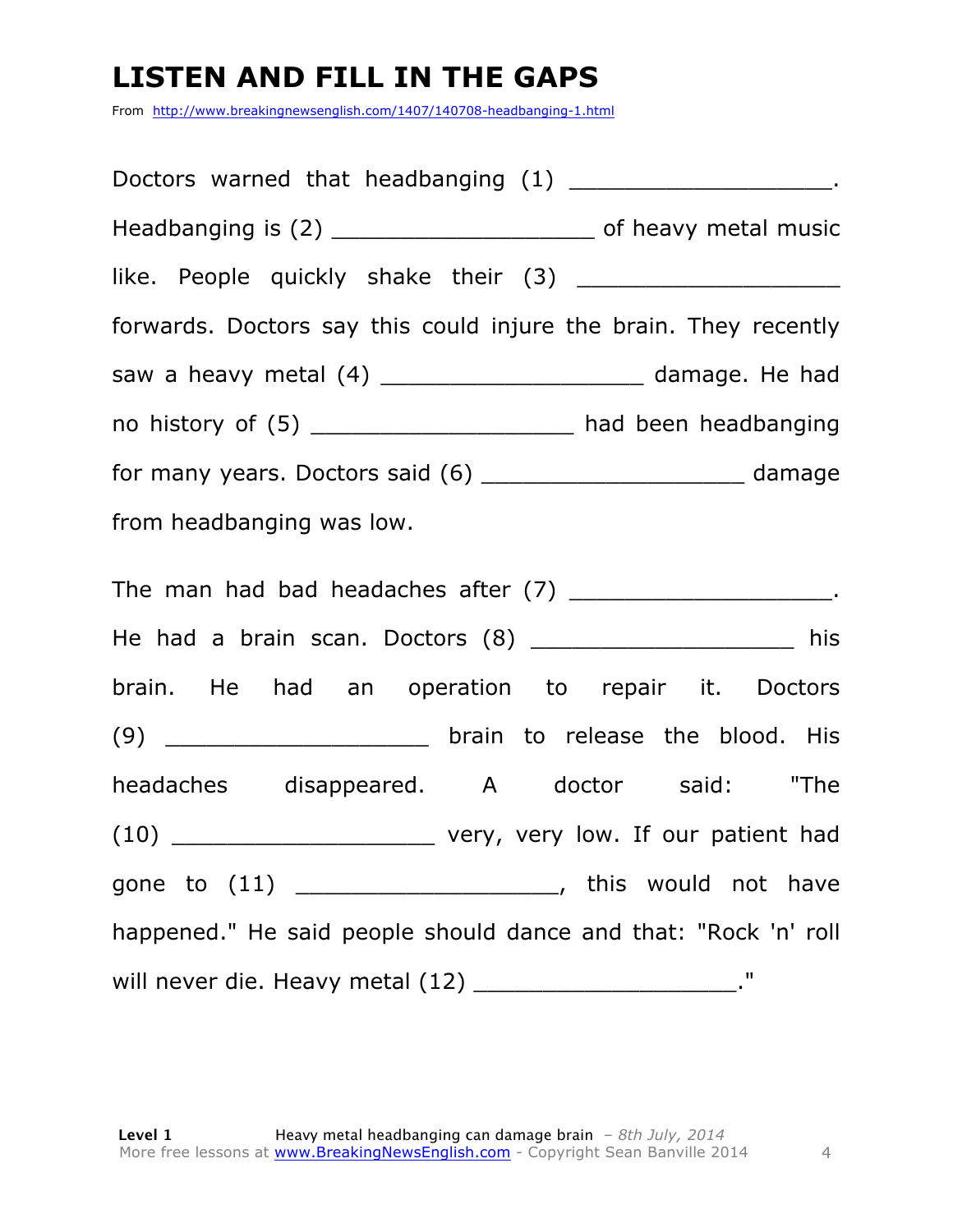# **PUT A SLASH ( / )WHERE THE SPACES ARE**

From http://www.breakingnewsenglish.com/1407/140708-headbanging-1.html

Doctorswarnedthatheadbangingcouldbebadforyou.Headbangingisadance thatfansofheavymetalmusiclike.Peoplequicklyshaketheirheadsbackwards andforwards.Doctorssaythiscouldinjurethebrain.Theyrecentlysawaheavy metalfanwhohadbraindamage.Hehadnohistoryofheadinjuriesandhadbeen headbangingformanyyears.Doctorssaidtheriskofbraindamagefromheadba ngingwaslow.Themanhadbadheadachesaftergoingtoaconcert.Hehadabra inscan.Doctorsfoundbleedinginhisbrain.Hehadanoperationtorepairit.Doct orsmadeaholeinhisbraintoreleasetheblood.Hisheadachesdisappeared.Ad octorsaid:"Theriskofinjuryisvery,verylow.Ifourpatienthadgonetoaclassical concert,thiswouldnothavehappened."Hesaidpeopleshoulddanceandthat:"

Rock'n'rollwillneverdie.Heavymetalfansshouldrockon."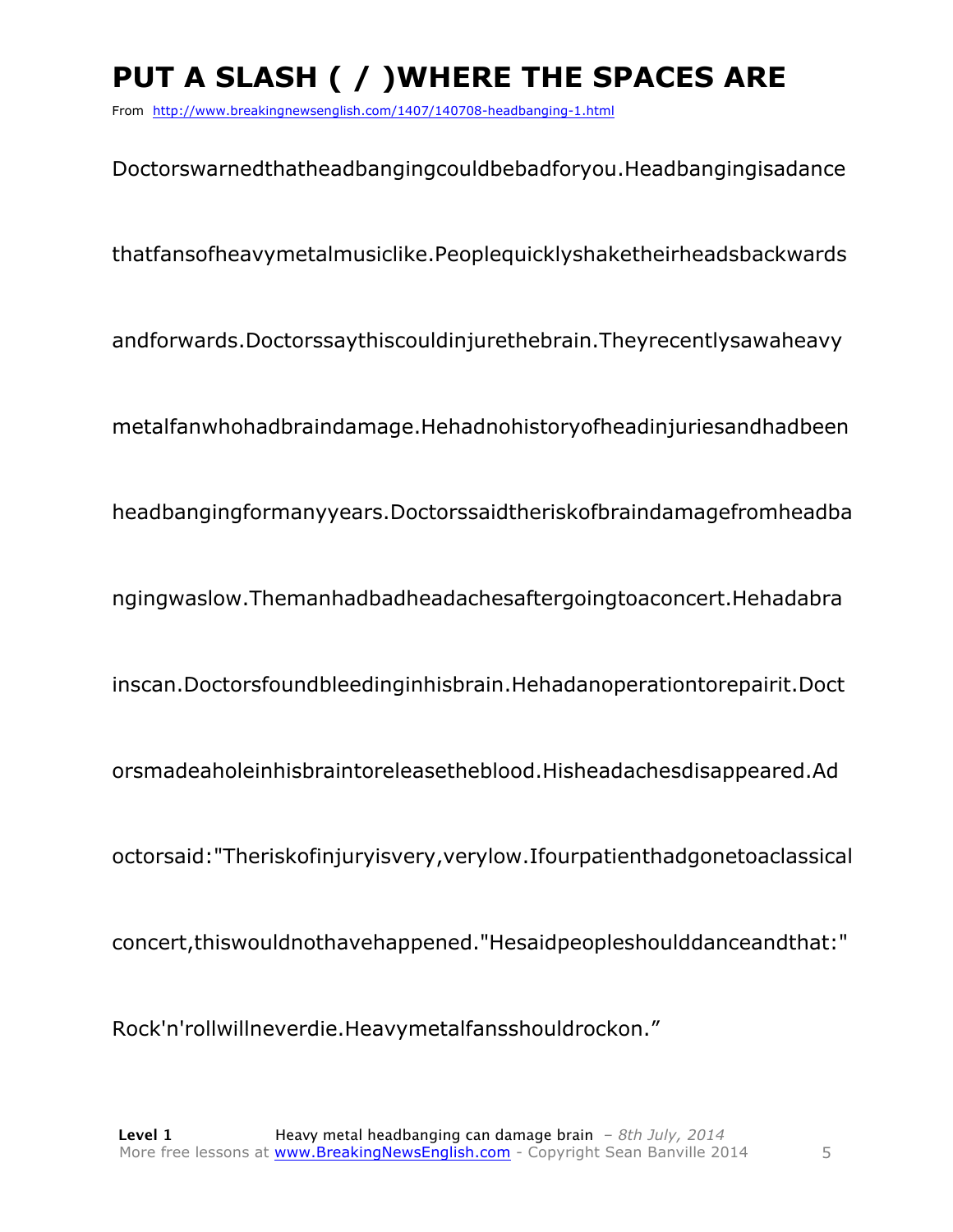### **WRITE QUESTIONS & ASK YOUR PARTNER(S)**

Student A: Do not show these to your speaking partner(s).

Heavy metal headbanging can damage brain - 8th July, 2014 More free lessons at www.BreakingNewsEnglish.com

# **WRITE QUESTIONS & ASK YOUR PARTNER(S)**

Student B: Do not show these to your speaking partner(s).